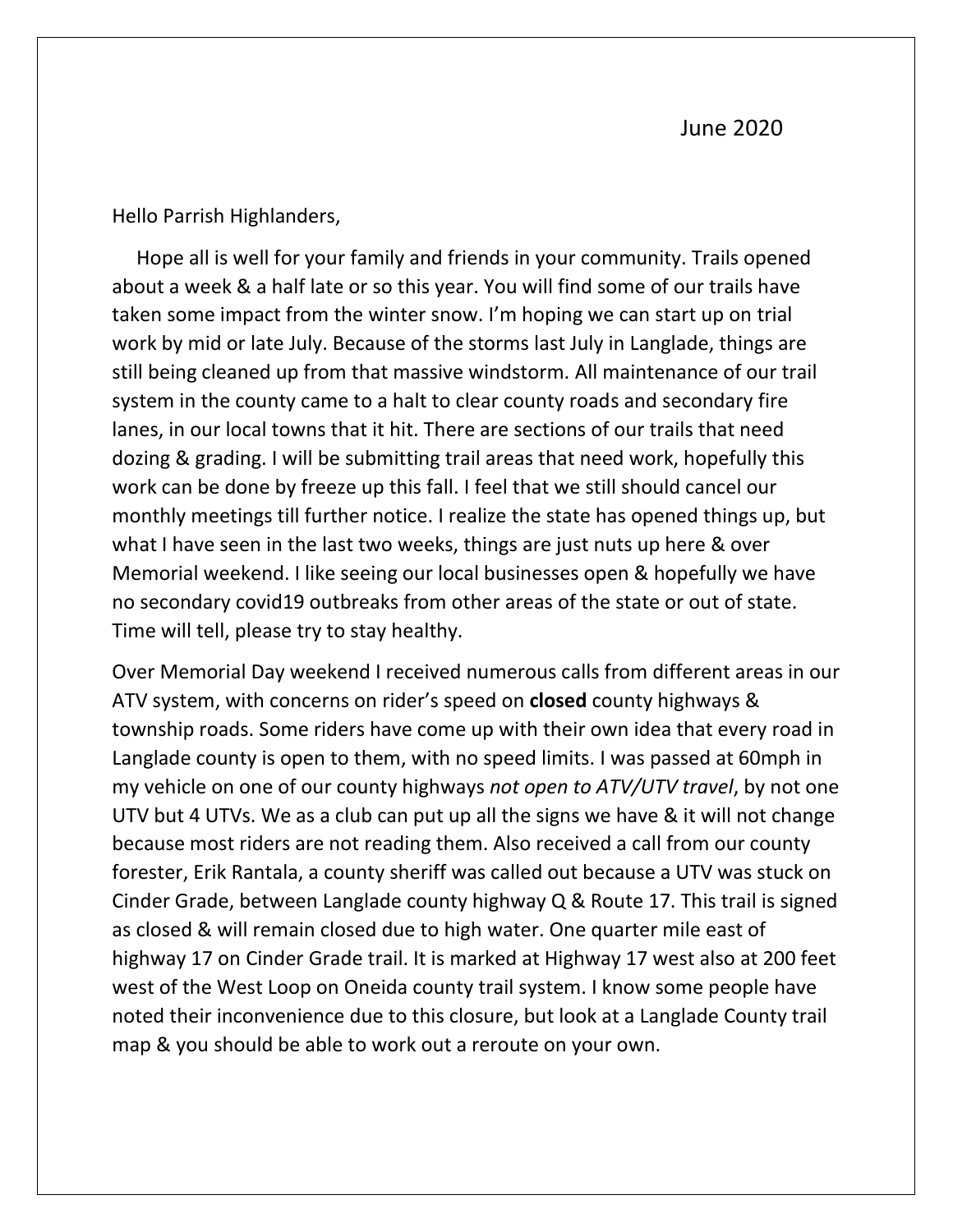About our new shelter---3 bids were submitted to Langlade County Forestry about a month ago. These bids have been submitted to the insurance company, as of yet we have no response. Erik Rantala is waiting for notice on this project & insurance payout. The way things are looking will probably be late October or mid-November before we see any construction started. It is already mid-June & construction companies are booked out about 6 months. I will keep you informed on this project as I get news.

 Fall ride---This year we are going to try something new for our fall ride. VP Bud Bradford has planned out a fall ride for us. We will leave on Monday at 9:30am, Sept 28<sup>th</sup> from Parrish Town Hall and ride to Mole Lake Casino for lunch, then ride to Carter Casino and stay the evening of Sept 28<sup>th</sup> at Carter. Tuesday Sept. 29<sup>th</sup> breakfast at Carter (departure time to-be-determined) ride to Mountain, WI have lunch in Mountain, return to Carter Casino for dinner & fun. Sept 30<sup>th</sup> breakfast in Carter to Argonne, WI and then return to Parrish Town Hall.

Carter Casino Sept 28<sup>th</sup> & 29<sup>th</sup> 2 nights stay reservation #1-800-487-9522, single room \$98/night, deluxe double queen room \$108. They have a pool, whirlpool, sauna, frig & microwave in room, safes, iron, hairdryer & Wi-Fi, bottled water. Or signup for a Carter Hotel Pkg \$110/night, standard room plus \$80 free play money, free to join Carter Club.

Chili Dump October 10<sup>th</sup>, plan on club meeting, ride, then chili dump. Ideas for where to have chili dump since shelter will probably not be ready. Please give us your suggestions for location at our club email **[parrishhighlandersatvclub@gmail.com.](mailto:parrishhighlandersatvclub@gmail.com)** 

Holiday Cash Raffle---this will be our only fund raiser for the entire year. Parrish Highlanders & Pel-cho Mudd Nutz will be hosting this event. 150 tickets sold at \$50 each. Drawing times and location will be decided by the two clubs.

*Any questions, suggestion or ideas, please email me.*

 *Happy trails, Rus*